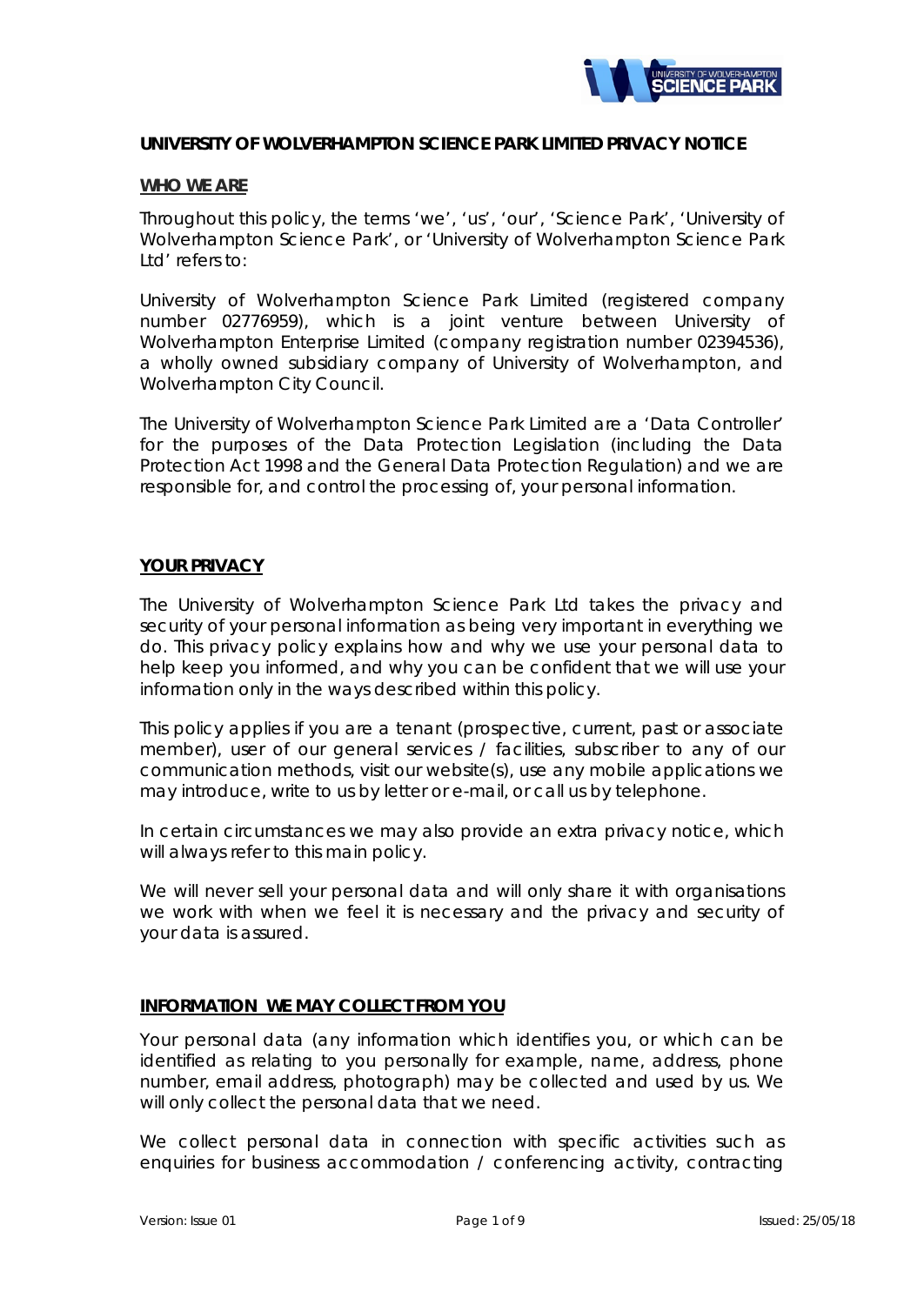

activities, operation of business premises, provision of internet and telephony services and providing access to business support services / providers.

We can obtain your personal information about you from the following sources:

- **a) The University of Wolverhampton and its associated group of companies:**
	- i. as a service referral where your personal information may be transferred from the University's central database(s) to our local database.

### **b) Provided by you:**

- i. corresponding with us by phone, email, letter, social media or in person
- ii. filling in a form through one of our websites
- iii. completion and/or return of a survey or response/feedback form such as contact preference form, including by mail and via electronic means
- iv. registration to attend an event
- v. as part of discussions with any of our team or representatives
- vi. registering to receive communications, including by mail and via electronic means
- vii. register with or link to a third party account such as LinkedIn, Facebook, Twitter or Google.

#### **c) Other Third Parties:**

i. organisations that assist the University of Wolverhampton Science Park Limited in pursuing the purposes described below, media articles, company or charity registers and filings, and other sources available to the public at large, such as the world wide web.

#### **d) Cookies, automatic electronic collection and third party websites:**

Our main website, [www.wolverhamptonsp.co.uk](http://www.wolverhamptonsp.co.uk/) does not currently use cookies, although subsidiary websites such as [www.sparkspace.co.uk](http://www.sparkspace.co.uk/) and [www.sciencetechcentre.co.uk](http://www.sciencetechcentre.co.uk/) do use cookies in the manner outlined below.

More information on how to manage cookies can be found **[here.](https://www.wlv.ac.uk/about-us/governance/legal-information/cookies/)**

i. Cookies are small text files stored on your computer when you visit certain websites. Some of our websites use cookies to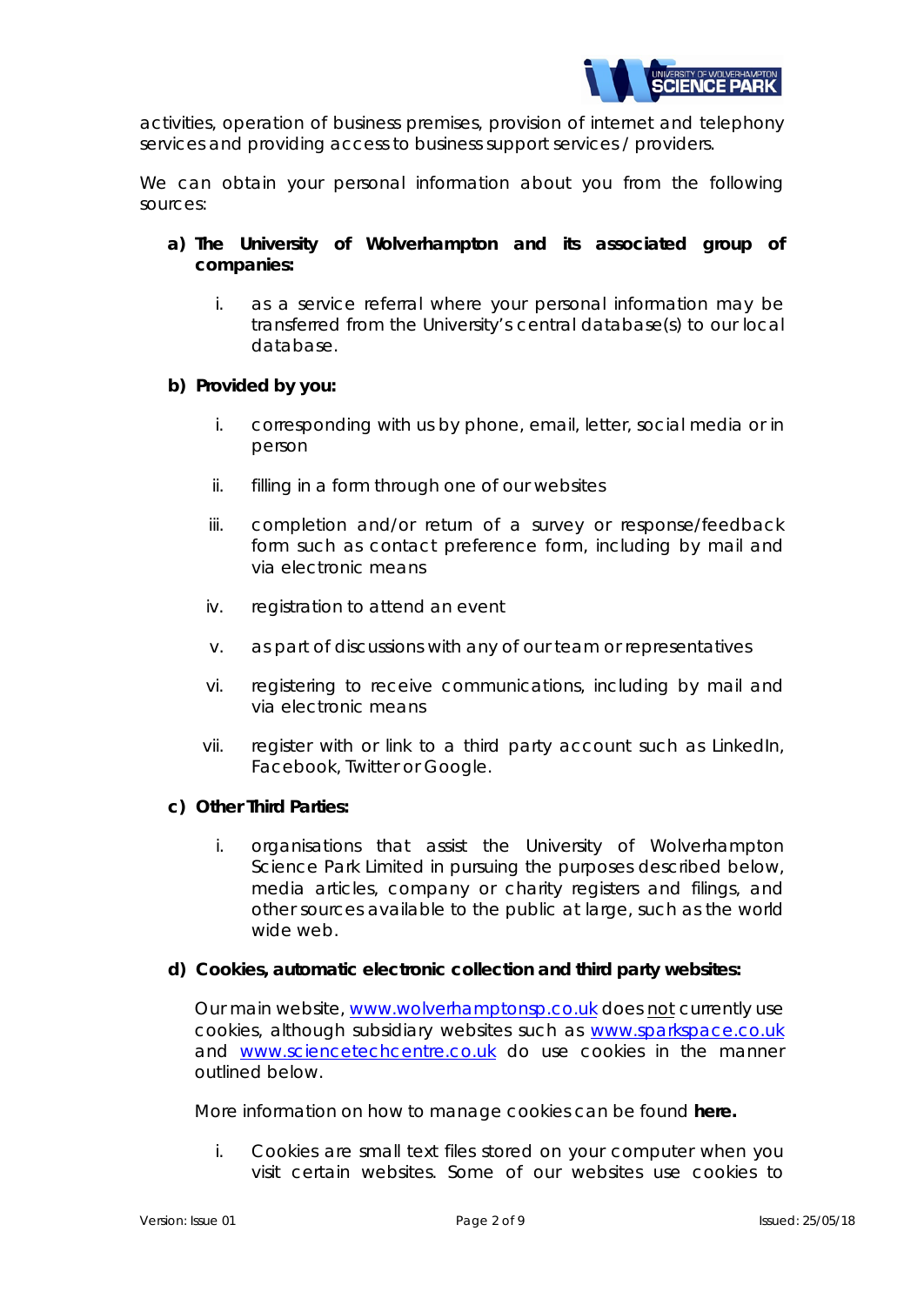

personalise your online experience. We also use third party cookies (cookies that are set by an organisation other than the owner of the website) for the purposes of website measurement and targeted advertising. You can control the use of cookies via your browser. Further information can be found in our Cookie Policy

- ii. technical information, including the Internet protocol (IP) address used to connect your computer to the Internet, your login information, browser type and version, time zone setting, browser plug-in types and versions, operating system and platform. If you access our website via your mobile device we will collect your unique phone identifier
- iii. information about your visit, including, but not limited to the full Uniform Resource Locators (URL) and query string, clickstream to, through and from our website (including date and time), areas you viewed or searched for, page response times, download errors, length of visits to certain pages, page interaction information (such as but not limited to, scrolling, clicks, and mouse-overs), methods used to browse away from the page, and any phone number used to call our advertised number
- iv. the terms that you use to search our website
- v. our website may, from time to time, contain links to and from the websites of our partner networks, advertisers and affiliates. If you follow a link to any of these websites, please note that these websites have their own privacy policies and that we do not accept any responsibility or liability for those policies. Please check those policies before you submit any personal data to those websites. This privacy policy applies solely to the personal data collected by University of Wolverhampton Science Park Limited
- vi. please note that certain services on our website may not be available to you until you've registered to use our website.

The personal information we may process about you may include:

- a) your title, full name (including former name or alias) and gender,
- b) your contact information (address, telephone number(s), email address)
- c) your photograph
- d) your business details, including positions and organisation name
- e) your financial information (including your bank/building society details, whether personal or business related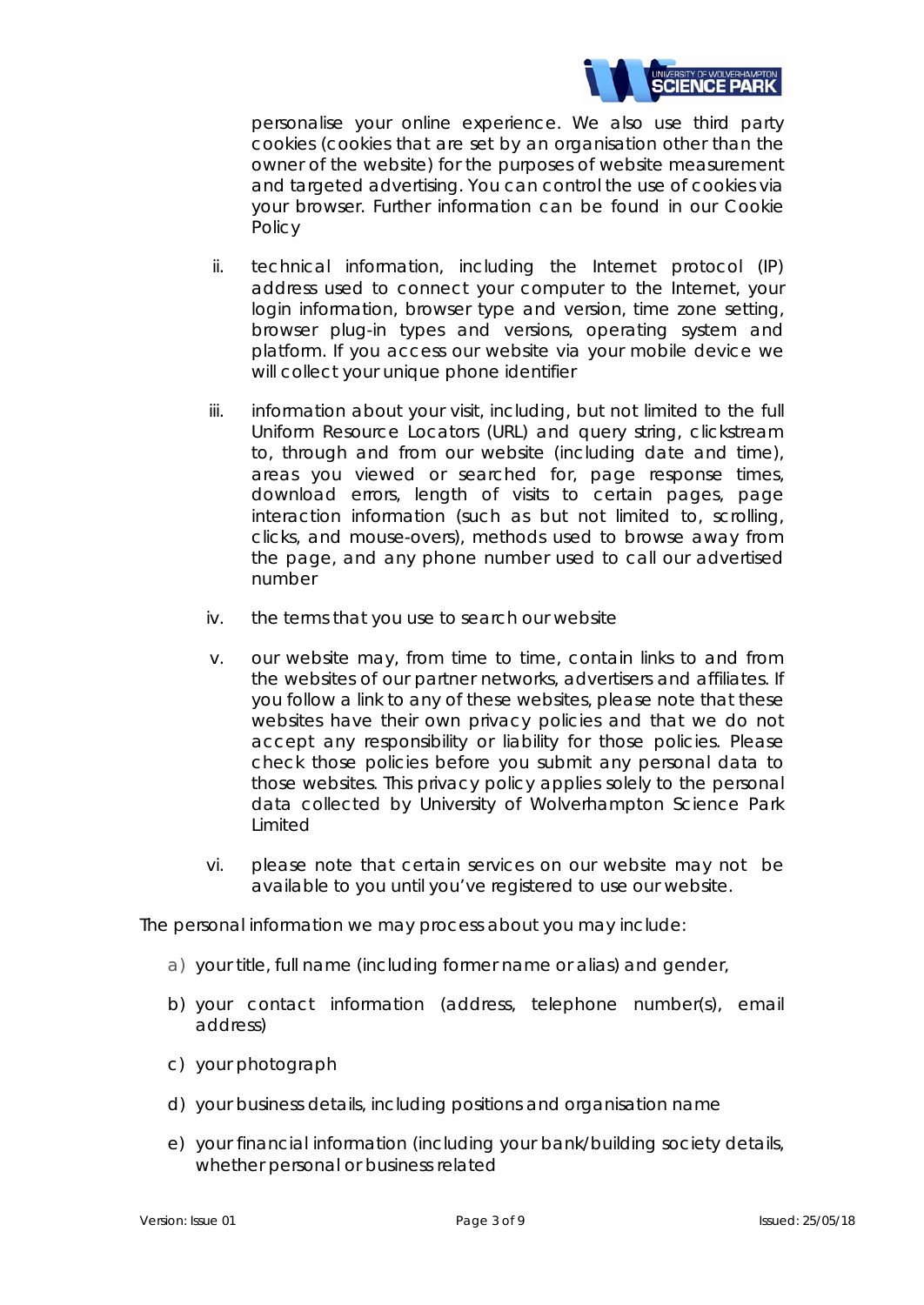

- f) information available through the media or the world wide web
- g) your family/next of kin details, including your spouse/partner
- h) CCTV images
- i) other information you share with us.

Personal information we collect about you may include "special categories" data, such as information about your racial or ethnic origin, religious or other beliefs, physical or mental health and criminal offences/proceedings. "Special categories" data would only be processed where you have provided it yourself (with your consent), for example during discussions with any of our representatives or where such is recorded for the purposes of assessing accessibility requirements arising as a result of a disability, or where this information has already been made public or processing is required by law.

### **HOW WE USE YOUR PERSONAL DATA**

We collect personal data in connection with specific activities such as enquiries for business accommodation / conferencing activity, contracting activities, operation of business premises and associated services, providing access to business support services / providers and provision of performance feedback. Collection of this data enables us to deliver these services and to better understand our community so that we can better meet your needs and improve our services.

## **a) Tenant related activities:**

There are some communications that we need to send. These are essential to fulfil our role as Landlord to a Tenant base / consumers of our services and need to be directed to the correct areas of an organisation or individual.

- i. Contractual queries concerning occupation or services used
- ii. Operational awareness such as service disruptions, security bulletins, etc.
- iii. Commercial related mailings such as payment reminders, notice of Landlord / Tenant meetings, etc.

In addition, we use the information provided to operate a site-wide access control and identification system

#### **b) Administrative purposes:**

i. to verify your identify and provide you with a personalised experience upon any registration with the University of Wolverhampton Science Park Limited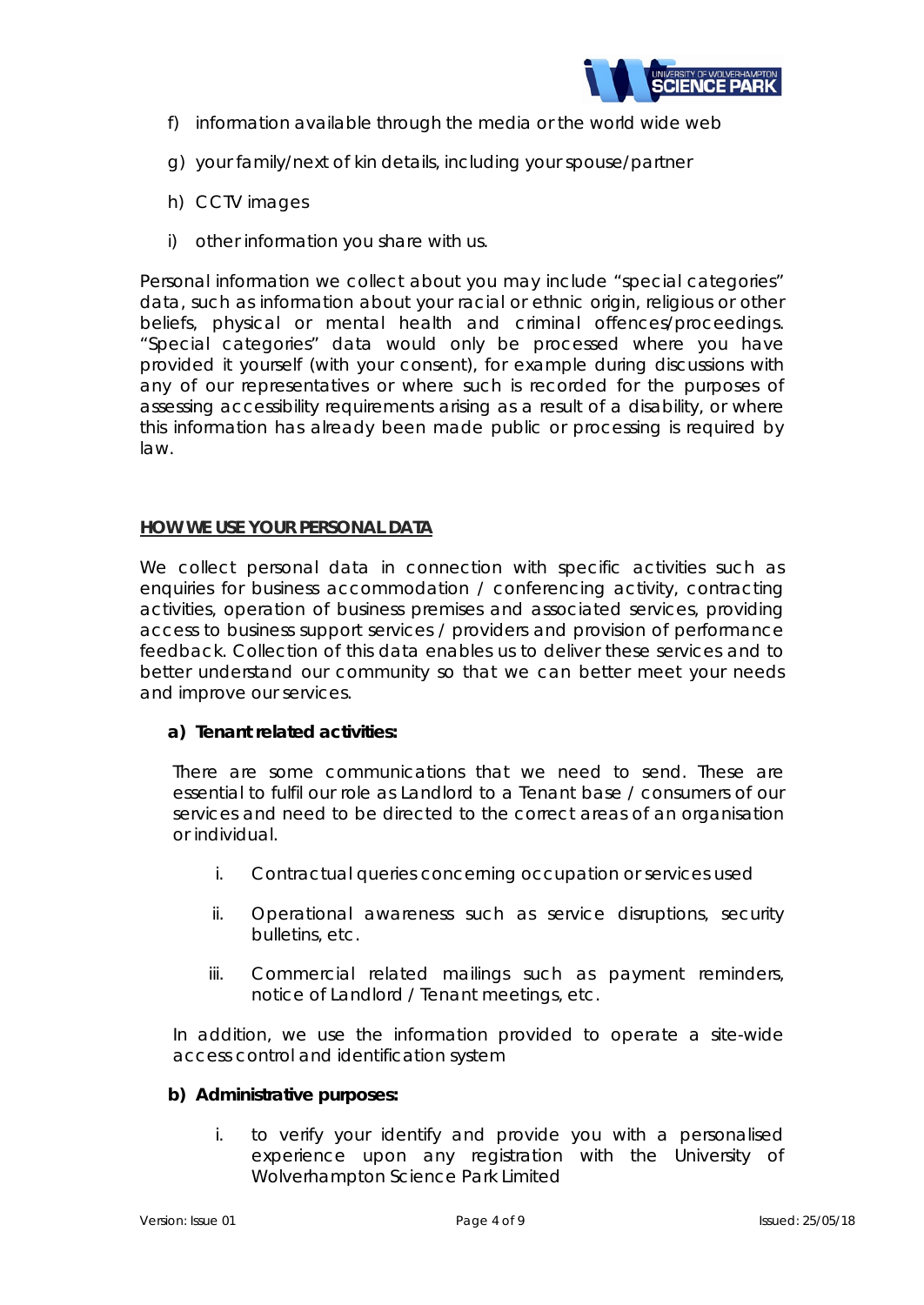

- ii. to provide event registration and management
- iii. to keep a record of communications between us and you
- iv. to respond to enquiries / queries received.

# **c) Start-Up related services:**

- i. to investigate / provide access to business start-up support services provided by third parties
- ii. to contribute to business planning activities to support business survival and growth.

## **d) Research:**

- i. from time-to-time we may carry out research with our tenants, customers, stakeholders and staff to gain feedback on their experience of our service delivery. We use this feedback to improve the experiences that we offer and ensure we know what is relevant and interesting to you
- ii. if you choose to take part in any such research, we will tell you when you start what data we will collect, why and how we will use it. For some of our research we may ask you to provide sensitive personal data (e.g. ethnicity). You don't have to provide this data and we will provide a 'prefer not to say' option. We will only use it at an aggregate level for reporting purposes (e.g. equal opportunities monitoring)
- iii. we may give some of your personal data (e.g. contact information) to a third party research agency who will carry out research on our behalf. This will only occur where we are confident that the third party will treat your data securely, in accordance with our terms and inline with the requirements set out in the GDPR.

## **e) Commercial Due Diligence:**

i. to verify commercial and personal attributes of all new / prospective tenant organisations / individuals. Such data will be sourced from public domain sources and supplementary information provided by you.

## **f) Profiling and automatic decision making:**

i. in some areas we may use analytical tools such as Google Analytics, to profile how you interact with us online. Much of the information we collect is aggregated, however we may also collect some personal data for the use of personalising your experience, optimising our marketing campaigns, and to ensure the site is functioning as intended If you do not wish to be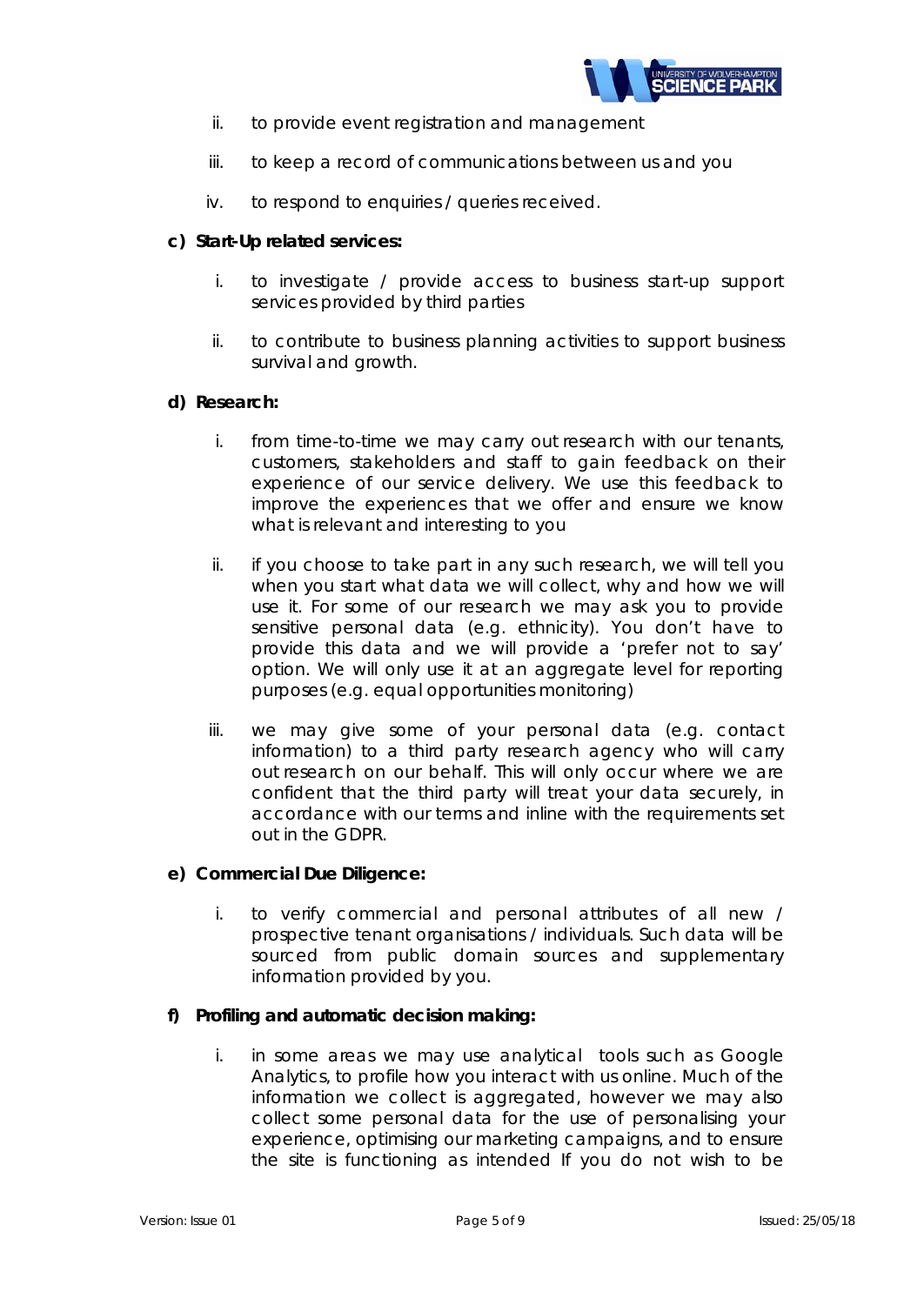

subject to such profiling please contact us – see 'How To Contact Us' below.

ii. this analysis may be carried out by us or by third party organisations working for us. We may also host encrypted personal data on third party websites (e.g. social media platforms) to ensure that you only see relevant, personalised and interesting content from those organisations.

### **g) General Communications:**

- i. to keep you up to date with events and activities at the University of Wolverhampton Science Park and its select support organisations
- ii. to share news and achievements of the Science Park, tenant community, University of Wolverhampton and its staff/student/business support/research services, strategic developments within the region or nationally
- iii. invite you to events, which may be of interest to you
- iv. to keep you up to date with other relevant information, which we think may be of interest to you.

If you would like to opt-out of the above General Communications, please let us know. See 'How to Contact Us' below for further information.

#### **h) Events / Meeting Management:**

- i. to process meeting room, events and catering bookings
- ii. to confirm we've received your order and to clarify where we might need more detail to fulfil a booking
- iii. to resolve issues that might arise with your booking.
- iv. to accommodate any dietary or special access requirements for events.

#### **WHO YOUR INFORMATION MAY BE SHARED WITH**

Your personal information is held electronically and in hard copy format. We may disclose your personal data to other companies within the University of Wolverhampton group, third parties working in partnership or on behalf of the University of Wolverhampton Science Park Limited and the University of Wolverhampton, and/or Government Agencies where required to do so by law.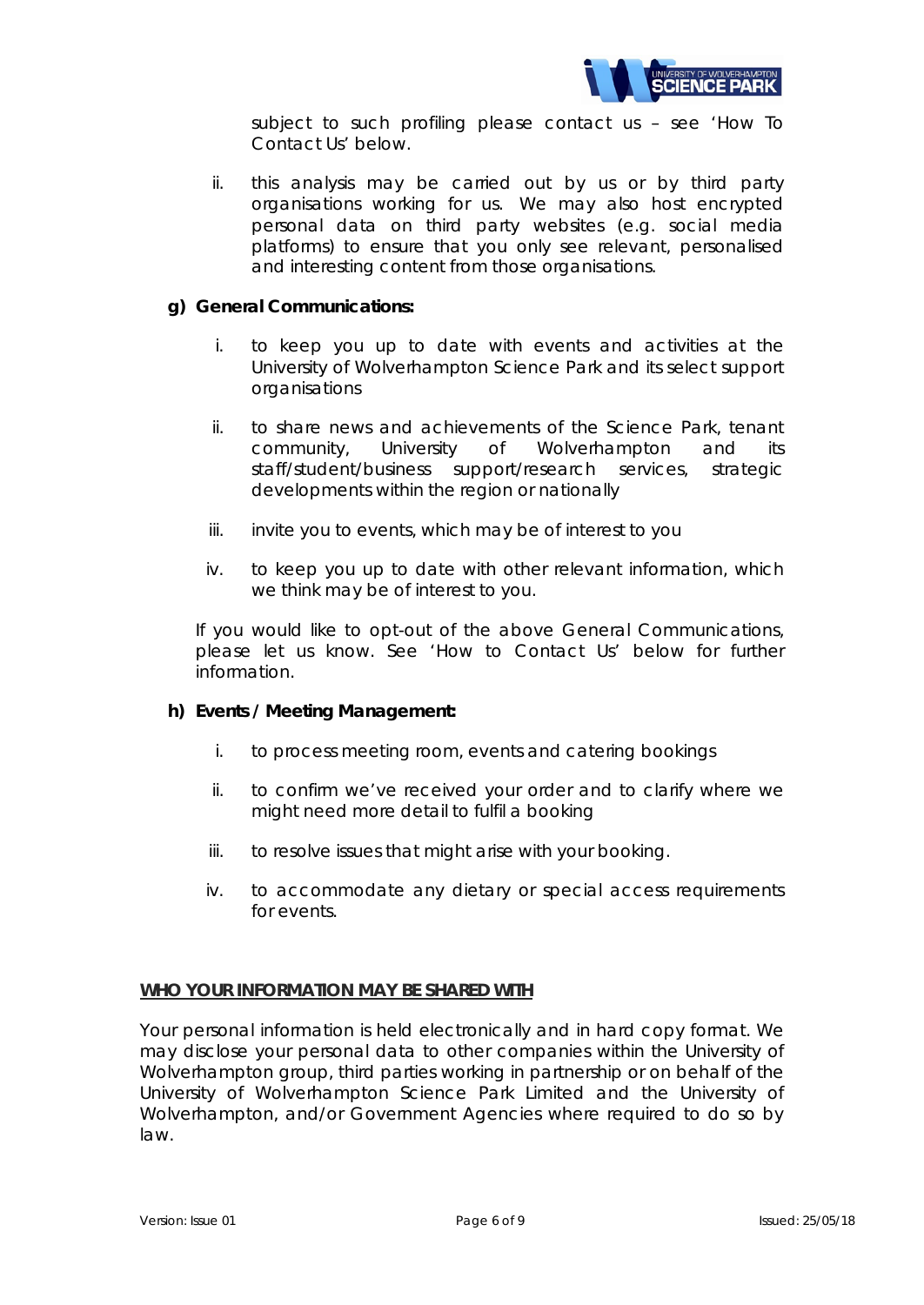

We do not transfer your personal information to third parties outside the EEA without adequate levels of protection, where they are transferred outside the EEA they are clearly identified in our Data Audit and assessed as GDPR compliant or EU/US Privacy Shield certified.

Where personal data is processed by a third party, we take reasonable steps to ensure that the data is processed strictly according to the instructions of the University of Wolverhampton Science Park Limited, for the relevant purposes only and securely destroyed or returned upon completion/termination. We take reasonable steps to ensure that third party processors are subject to written legal obligations in respect of data protection and the duty of confidentiality.

We do not sell or rent any personal information or data supplied by you. We may compile aggregate statistics and provide them to third parties, but we do not include personal information that identifies individual users.

## **RETENTION**

We may retain your personal information for as long as necessary and in line with our statutory/regulatory obligations where appropriate.

If you wish to request for any of your records to be removed from our database, or would like to opt-out of communications from the University of Wolverhampton Science Park Limited, please see 'How to Contact Us' and 'Rights of Data Subjects' below for further information.

## **RIGHTS OF DATA SUBJECTS**

## **a) Right to request a copy of your information**

You can request a copy of your information which we hold (this is known as a subject access request). If you would like a copy of some or all of it, please visit the University of Wolverhampton's Data Protection web pages available **[here](https://www.wlv.ac.uk/about-us/governance/legal-information/corporate-compliance/data-protection/data-protection-subject-access/)** or e-mail dataprotection@wolverhamptonsp.co.uk.

## **b) Right to correct mistakes in your information**

You can require us to correct any mistakes in your information which we hold free of charge. If you would like to do so, please write to us (see 'How to Contact Us' below) and provide us with enough information to identify you, as well as, inform us of the information that is incorrect and what it should be replaced with.

#### **c) Right to ask us to stop contacting you with direct marketing**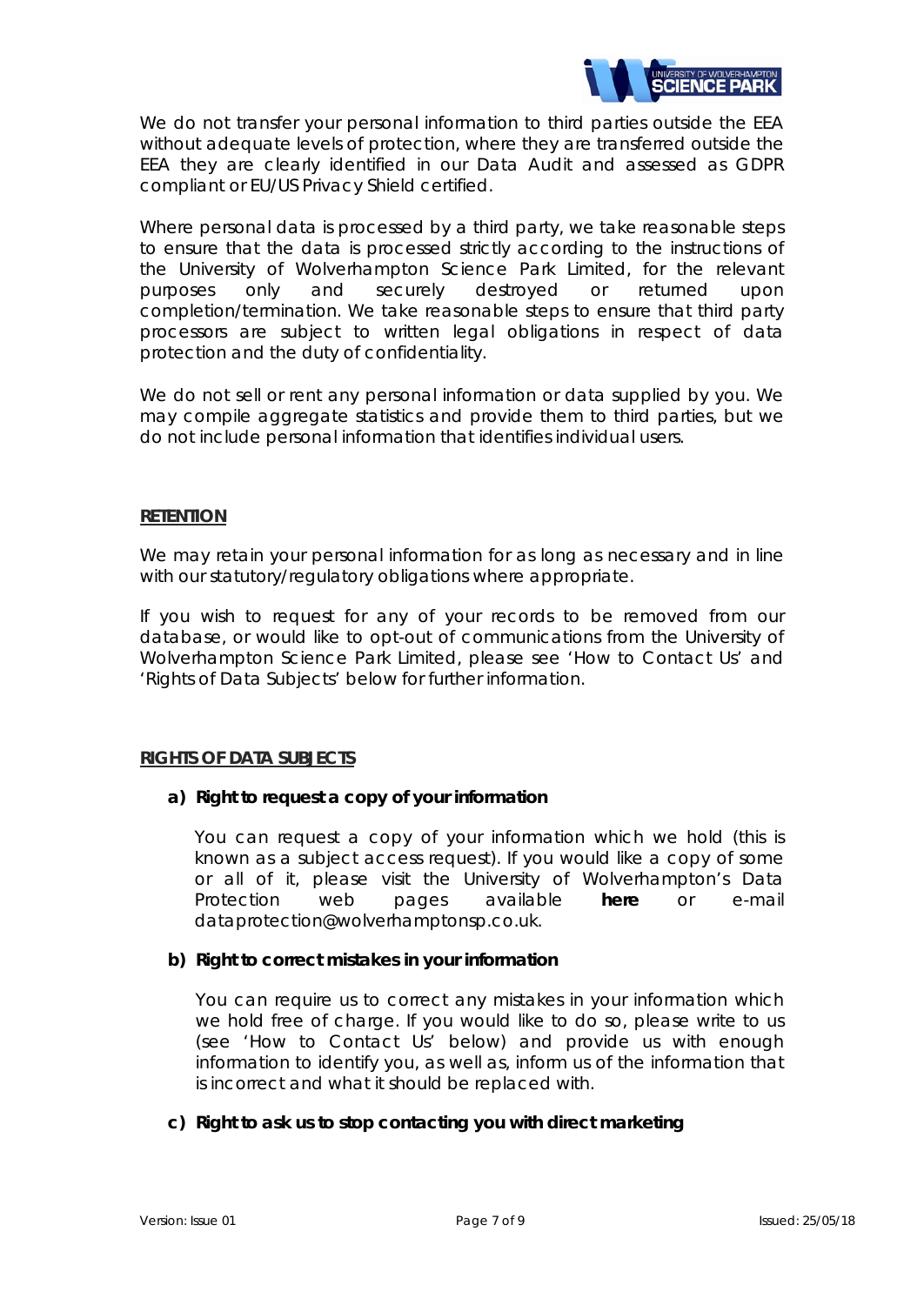

If you would like to unsubscribe from the University of Wolverhampton Science Park marketing related mailings you can do so by contacting us at [dataprotection@wolverhamptonsp.co.uk](mailto:dataprotection@wolverhamptonsp.co.uk) or following this [link](https://www.wolverhamptonsp.co.uk/about-us/useful-contacts/Dataprotectionandprivacy/)

### **LAWFUL BASIS FOR PROCESSING**

The University of Wolverhampton Science Park Limited may rely on one or multiple grounds for processing your personal data including

- a) You have provided consent for the processing.
- b) There is a contractual commitment to provide the services and, therefore, processing is necessary to meet those contractual obligations.
- c) Supporting the safety and general success of tenants, visitors and staff is in the public interest, in particular, allowing for the Science Parks' mission to be a contributor to the economic growth of the Black Country and the subsequent benefits to society.
- d) The information is available to the public at large.
- e) The processing is necessary for the purposes of legitimate interests of the University of Wolverhampton Science Park Limited or other third parties and does not affect the fundamental rights and freedoms of the individuals concerned.

#### **HOW TO CONTACT US**

Should you have any queries, suggestions or issues please do not hesitate to contact the University of Wolverhampton Science Park Commercial Office below:

University of Wolverhampton Science Park Limited

Commercial Office

Creative Industries Centre

Mammoth Drive

Wolverhampton

WV10 9TG

**Tel:** 01902 824100

**e-mail:** [dataprotection@wolverhamptonsp.co.uk](mailto:dataprotection@wolverhamptonsp.co.uk)

If you have any concerns or believe that your personal information is being handled in a manner which is contrary to statutory requirements, you may